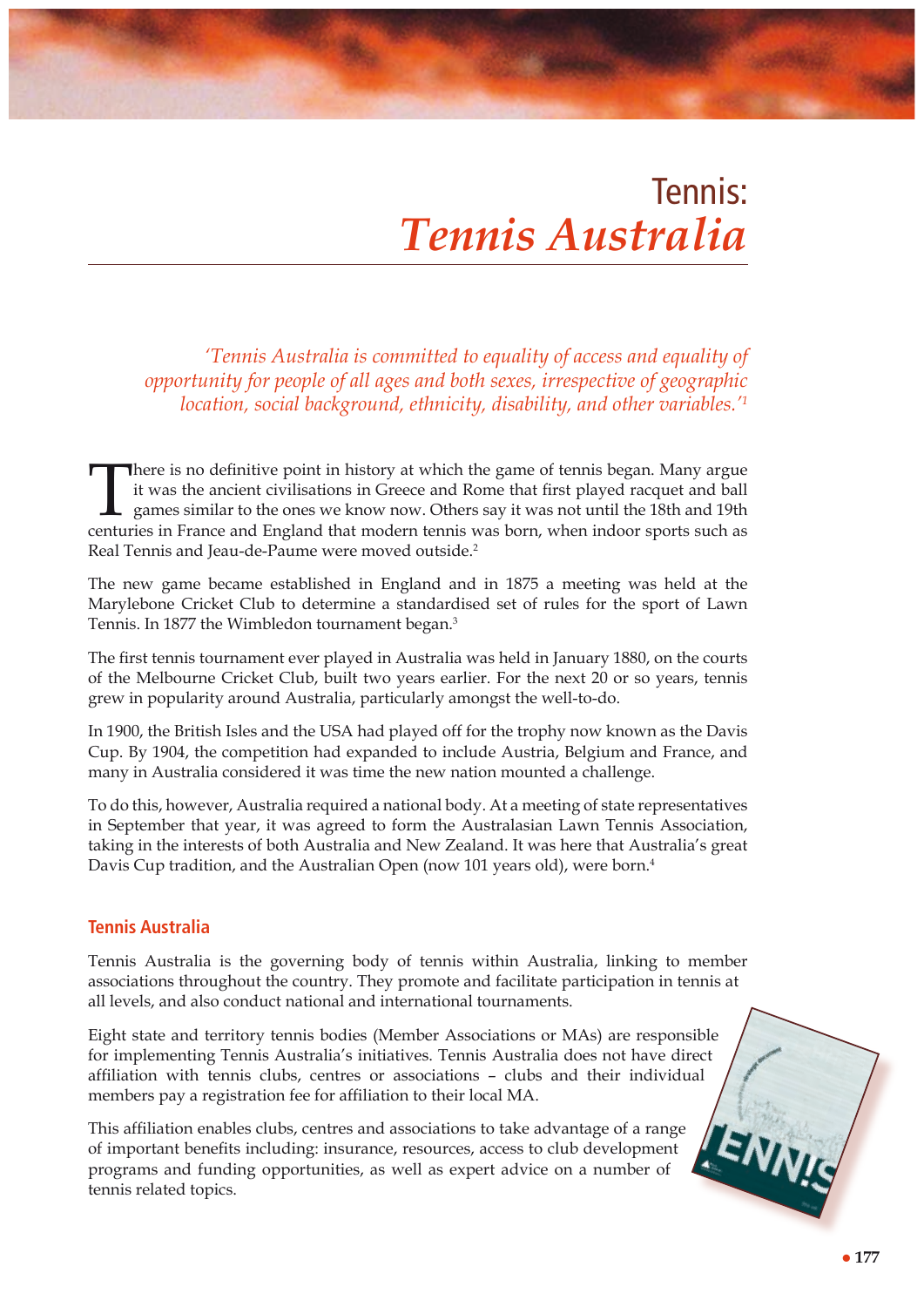After gradually increasing over a period of six years, the number of affiliated clubs (2,056) and registered players (225,763) has been fairly static since 2003.<sup>5</sup>

#### **Who plays tennis?**

Each year Tennis Australia produces a Health Index which monitors participation in the sport. The 2005–06 Health Check revealed that tennis is the fifth most popular form of recreation, exercise and sport in Australia with 689,000 men and 634,000 women playing.

According to the Australian Sports Commission's most recent study (2004) 1.3-million people aged 15 years and over play tennis or 8.4 per cent of Australia's population.<sup>6</sup>

Tennis is most popular with the 25–34 year-old age group, with 303,000 playing annually (ASC). The game maintained its position as the second most popular activity during the winter months, with 23 per cent of the population aged 15 years and over participating (Sweeney Report).7

Tennis Australia's Community Tennis Manager, Mark McAllion said: "One of the great attractions of tennis is that it can be played by everybody, everywhere. At a tennis club you can join in the tennis community. It gives you the opportunity to play sport with your friends or to meet new friends. There's a very strong social aspect".8

#### **Increasing participation**

Tennis is one of Australia's most popular participation sports. Surveys show that Australia has the highest participation rate in the world with 1.9 million people (nearly 10 per cent of the population) playing tennis; however the frequency of play (less than once a week) is below the world average for major tennis nations.<sup>9</sup>

To increase participation, Tennis Australia states in their 2004–05 Annual Report that it 'wants to achieve a modest increase in the number of players and a substantial increase in the frequency of play to at least once a week'.

To achieve its desired overall growth rate, Tennis Australia and its Member Associations aim to maintain and develop innovative programs and services that recruit and retain tennis players, as well as increase the frequency of play for current tennis players. They do this by promoting tennis as 'a social, fun, healthy, accessible, inexpensive and year round sporting option to children, parents, teachers and schools together with utilising the game as a tool for improving the social connectedness within the community'.10

Programs encourage involvement and are accessible to all Australians, including people with disability, Indigenous people and people from non-English speaking backgrounds.

## **Strategic plan**

In their 2004–08 Strategic Document, Tennis Australia states that it 'needs to increase levels of media coverage, events, activities, public relations, marketing, advertising and promotion of tennis. Simultaneously, clubs and centres around Australia need to be able to accommodate growth in membership numbers and frequency of play and provide a level of service befitting any national marketing program'.11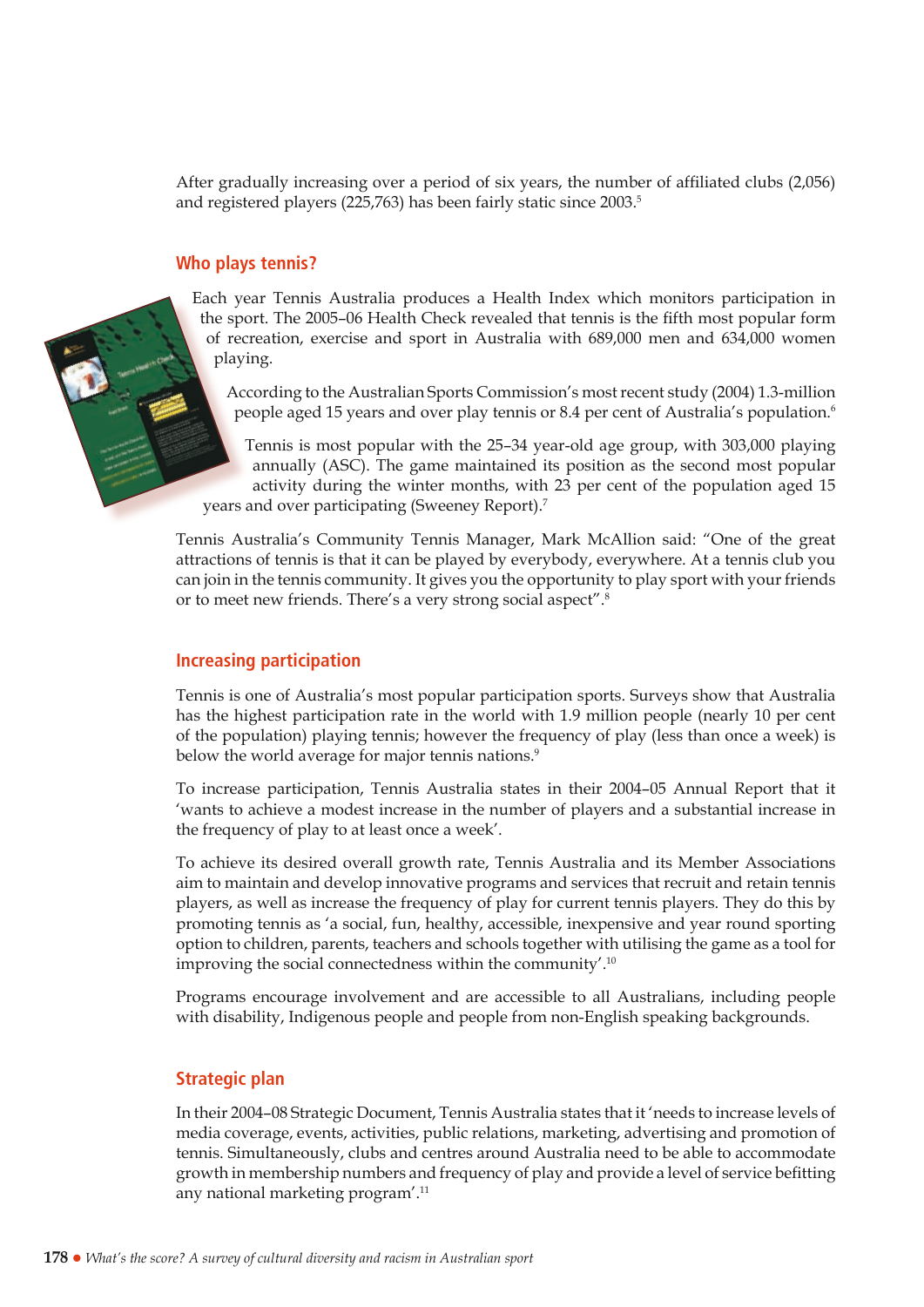The quality of the courts and related facilities of many affiliated bodies around Australia has remained virtually unchanged for decades and is now below modern player expectations. In many cases the only significant investment has been the addition of floodlights and/or the conversion of the playing surface from clay to hard court to synthetic grass (of varying quality). There has been limited maintenance since and restricted applicability for player development. 12

To address this, Tennis Australia has appointed a National Facilities Reference Group and is developing a four-year strategy and a 20-year blueprint to address long-term challenges.

# **Tennis in schools program**

Tennis Australia recognises the need for primary school children to learn the fun, social, healthy, lifestyle and competitive aspect of being involved in sport and to do so at an early age.

While the specifics of the Tennis in Schools program varies between state and territory Member Associations, the program aims to increase tennis activity during school time and link school children to their local coach and club so they can continue to learn the game.

Tennis Australia is currently producing a schools kit includes appropriate equipment, and a Tennis in Schools CD Rom, which provides national guidelines and policies for teaching tennis to school aged children.13

# **Talent Search**

This initiative is aimed at identifying athletes from a non-tennis background. Tennis Australia's Talent Search complements tennis-based talent identification programs already in place for thousands of players already immersed in the sport.

The objective of the program is to identify young children that have exciting athletic skills, a desire to compete in sport and are looking for a new challenge in the tennis arena. If children show these skills and an aptitude to learn new ones, then they are on their way to learning how to play tennis.

National Player Development Director Craig Tiley said: "It's the beginning of a project that will permeate throughout the country. We're going to draw them out and put them in tennis programs, where the players haven't traditionally been".14

The Talent Search day tests each child in game sense, physical skills and tennis skills. Tennis Australia plans to refine its Talent Search Days and run more throughout Australia, as part of a key initiative to attract young athletes who might otherwise have chosen a different sport.

## **Indigenous Sports Program**

The Indigenous Sport Program is funded by the Australia Sports Commission (ASC) and offers an integrated development pathway that includes a scholarship and grants program as well as development workshops. These initiatives are linked to existing sports development structures and assist Indigenous coaches, managers, trainers, athletes and officials.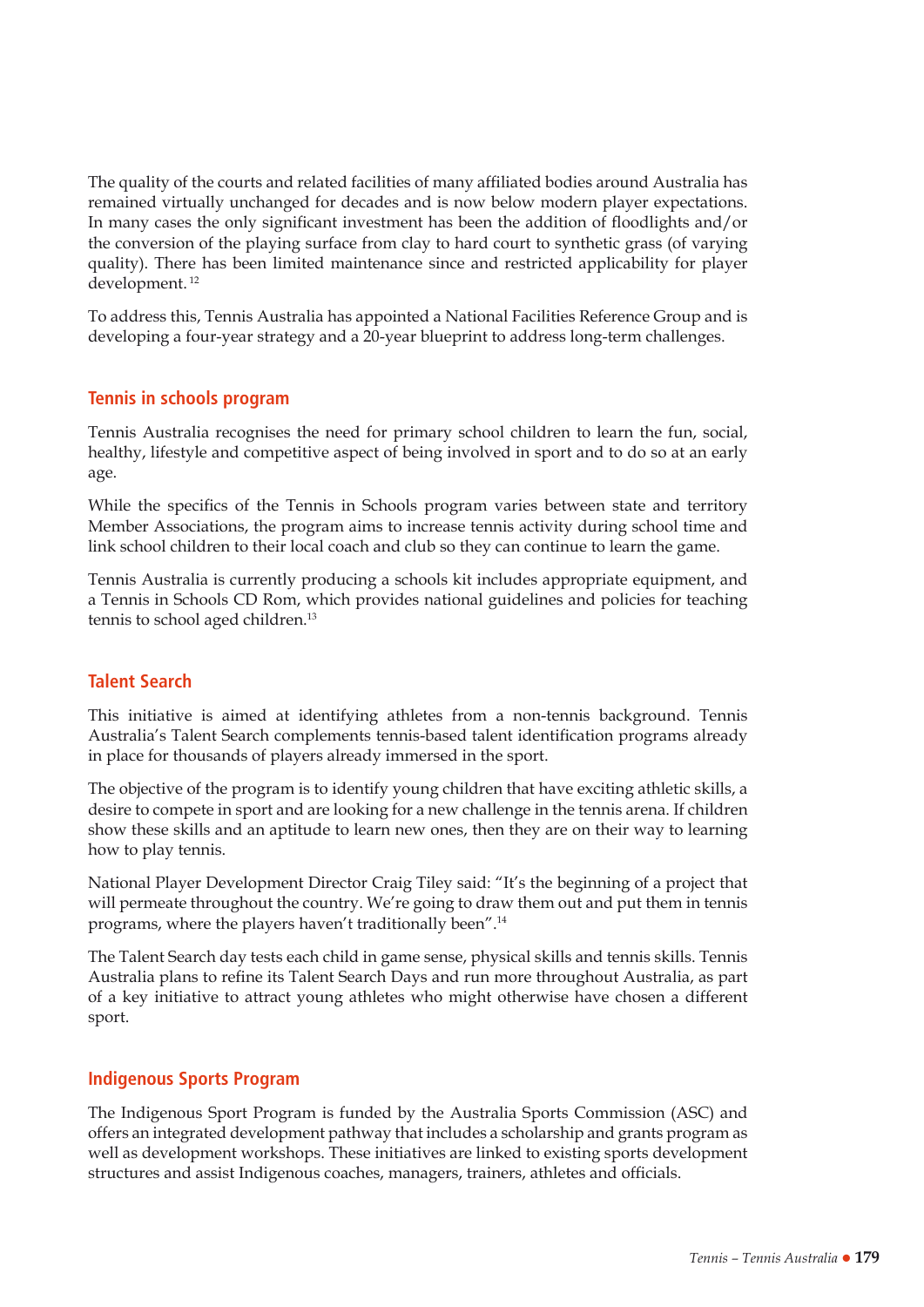Tennis has it's own Indigenous Tennis Program (ITP) which aims to develop tennis programs that can be taken to the Indigenous communities. This includes the transfer of tennis skills and expertise to Indigenous Australians, and to empower them to develop and implement meaningful tennis programs that are community-owned and driven.

This program adopts a holistic approach to sport development by assisting Indigenous Australian's to become coaches, officials and administrators, which ultimately ensures all participants have an enjoyable and safe tennis experience.15 Some examples of the programs operating in the states are included below:

#### **ACT Indigenous Program**

Tennis ACT is working with Sport and Recreation ACT to provide a social tennis program for Indigenous women and their children to participate in tennis in a fun and friendly environment.

The program, which commenced in May 2006, runs for eight weeks and consists of skill acquisition and development, match play, access to facilities, equipment and competitions, as well as improving health through physical activity.16

#### **Tennis Queensland**

Tennis Queensland, in conjunction with the QLD Department of Sport and Recreation, Tennis Australia and the Australian Sports Commission, conducts a state-wide Indigenous Tennis Program aimed at developing tennis programs that can be taken into Indigenous communities.

The program provides communities with equipment, coaching resources and information to be self-sufficient and conduct their own tennis programs, and links to a local tennis club. This provides a pathway for achievement and opportunity for participants to play fixtures or continue with coaching.17

## **Living in Harmony project**

Tennis Australia has been a Harmony Day partner since 2004 and has used the high profile of the Australian Open tournament to promote Harmony Day.

Tennis Australia President Geoff Pollard said: "It is extremely important to the success of our sport that every Australian is provided the opportunity, feels welcome and enjoys participation in tennis, therefore Tennis Australia fully supports the activities and principle of Harmony Day 2006."18

Tennis Australia also promotes Harmony Day throughout its clubs and associations nationally and has recently produced a guide titled *'Tennis: Everybody Everywhere'* (see below). The booklet has been distributed to all clubs and associations, and provides a number of useful activities and ideas to make tennis a more inclusive and culturally sensitive game.

"Tennis Australia's participation goal is to ensure that people from all backgrounds are made welcome and enjoy the tennis experience. We highly value equality of opportunity for people of all cultures and believe this is integral to the growth of our sport," Mr Pollard said.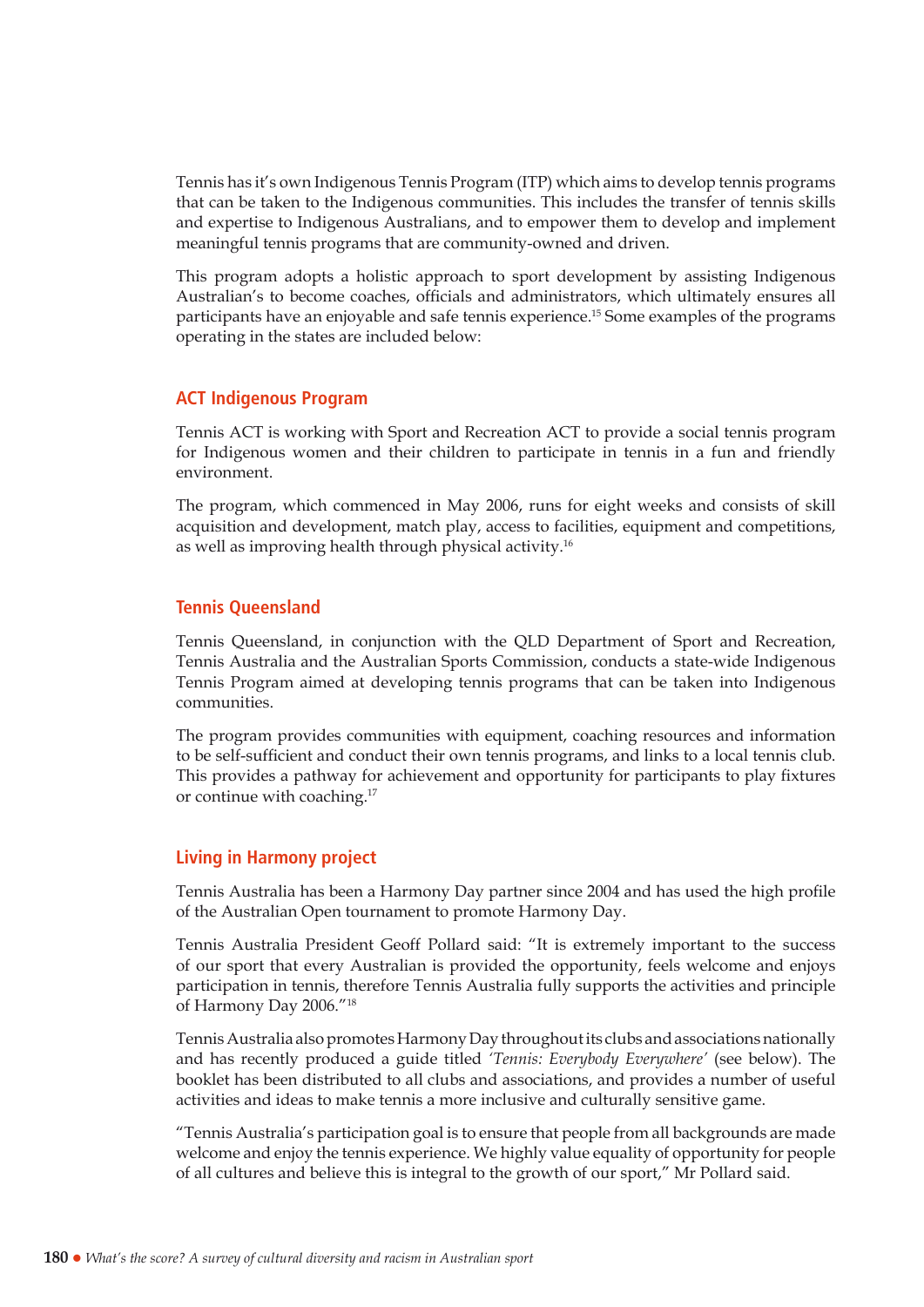# **Tennis: 'Everybody Everywhere'**

Tennis Australia states that they are: 'consistently working towards an ideal where all people share equality of opportunity, are free from discrimination and where all cultures and heritage can be respected and sustained'.19 Tenpis

As such, they have produced a booklet called *'Tennis: Everybody Everywhere'* to provide examples of discriminatory language and behaviour; some common barriers facing migrants and refugees that can limit their access to sport; pose questions for clubs to consider about how inclusive they are for people from different religions of cultures, and; provide some practical considerations for dealing with young people from diverse backgrounds.

In addition to providing definitions on migrants, refugees and asylum seekers, the booklet outlines different facts and demographics of Australia's multicultural composition and highlights that 'ethnic people are dramatically under represented in both the numbers playing sport and the range of sports played in Australia (ABS, Involvement in Sport, Australia, 1997).<sup>20</sup> It adds 'resettlement issues, such as cultural differences, language barriers and disrupted schooling can make the adjustment into Australian society difficult' (Centre for Multicultural Youth Issues, 2003).<sup>21</sup>

The booklet outlines common barriers to sport faced by migrants and refugees, such as:

- $\bullet$  may have come from countries without structured community based sport
- $\bullet$  lack of familiarity with sporting clubs and environments
- $\bullet$  absence of effective public transport
- $\bullet$  potential threat or experience of racism
- $\bullet$  feelings of isolation
- language barriers
- alcohol consumption being perceived as a main activity of sports clubs
- $\bullet$  cost of activities, and
- $\bullet$  family or cultural communities may take priority over sport.<sup>22</sup>

There are also important questions posed to clubs, schools and individuals in tennis about these issues in the booklet. These include: how accessible is your club? How do you let people know about your club? Do you need a translator? Can you make arrangements to pick up participants for whom public transport is difficult? How expensive is it joining your club? Do you have arrangements in place to allocate used equipment and clothing to help new members get started? Is there flexibility in the payment of fees? Does your normal uniform exclude participants from different religions or cultures and can you modify these requirements? Does your club's social life cater to people from different social backgrounds? Is there a variety of food or music to suit the cultural mix of your club members and families at social events? Do you have flexibility when some religious events impact on the sporting environment?<sup>23</sup>

These are questions that are probably new to many clubs and individuals, but need to be answered if tennis is to be truly inclusive and welcoming to people from diverse cultural backgrounds.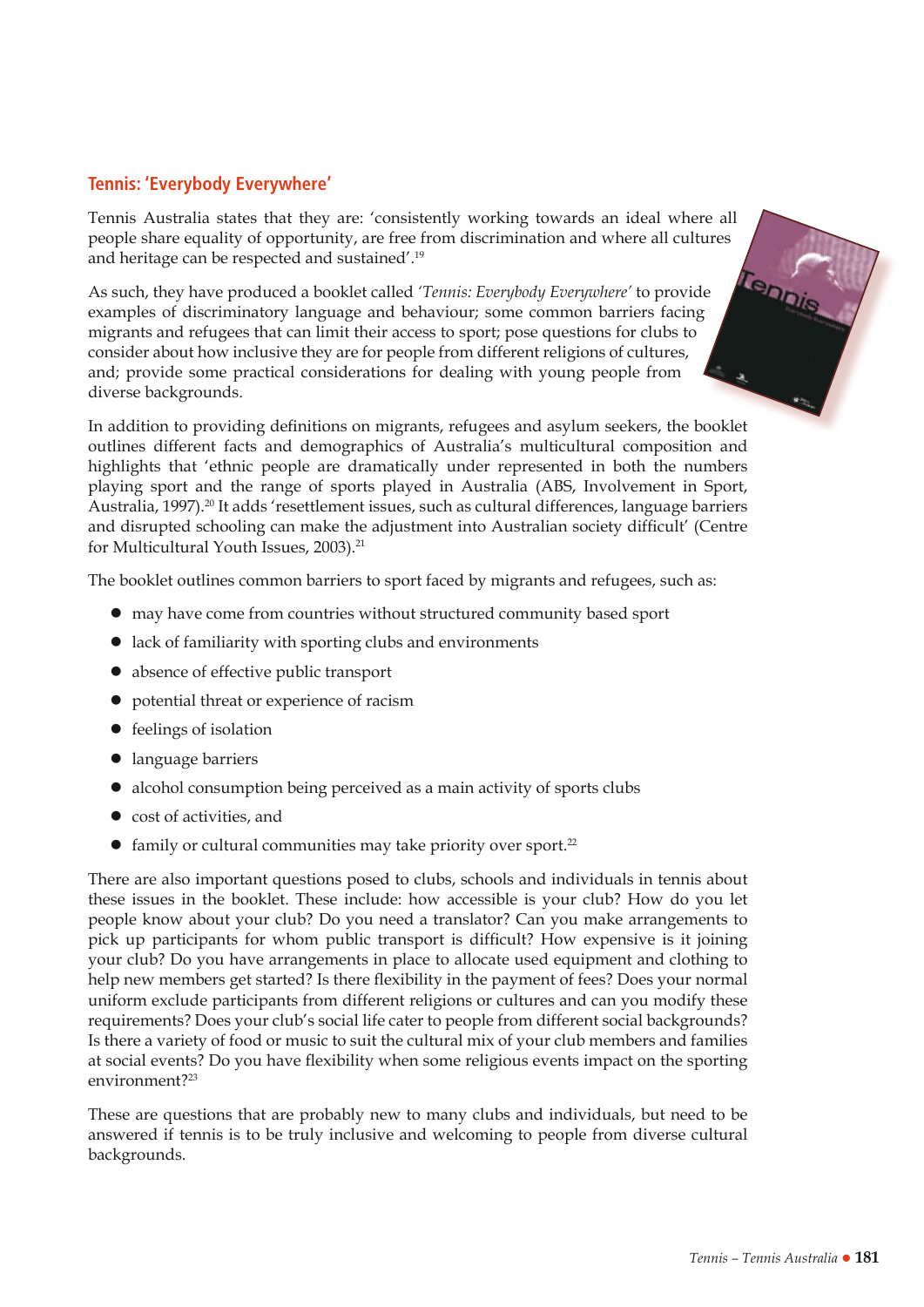Head of the US-based Institute for Diversity and Ethics in Sport, Richard Lapchick said: "If it was not for sport many people would not have the opportunity to interact with people from a wide cultural mix".<sup>24</sup> The benefits of cultural diversity and interaction to the clubs and individuals are immeasurable and include:

- $\bullet$  increased membership and more funds for club activities,
- $\bullet$  the opportunity to increase the number of skilled or gifted players in your club,
- $\bullet$  more potential volunteers or administrators,
- $\bullet$  lifting the profile of you club in the local community and beyond,
- $\bullet$  learning more about other cultures,
- $\bullet$  more spectators and increased social benefits associated with new members and their family groups,
- $\bullet$  assist new arrivals to settle in,
- $\bullet$  raise the awareness of the benefits of sport in culturally diverse families, and
- $\bullet$  builds relationships between cultures.<sup>25</sup>

## **Member Protection Policy (MPP)**

Member protection is all about policies, practices and procedures which protect a sport's athletes, administrators, coaches and officials.

This protects members from physical and emotional harassment, such as sexual harassment and racial discrimination, which are unlawful and can result in action being taken against an organisation. Other forms of harassment such as bullying and humiliation of athletes and abuse of umpires are not unlawful, but they can drive away members and are not compatable with the ethic of 'fair play' in tennis.

Harassment in sport can serve to drastically undermine the intrinsic benefits of involvement in tennis, including health and fitness, and self esteem built up through social interaction and involvement with the community. Tennis Australia President Geoff Pollard said: "The unfortunate reality is that tennis, as a sport, is not immune from acts of discrimination, harassment and abuse, rather to the contrary, sport provides an environment which in many cases lends itself to conduct which is not only inappropriate, but also unlawful".26

Depending on the nature of the case, instances of harassment or abuse in sport can have devastating effects for not only the individuals involved, but also the sporting organisation itself. Apart from exposing the club or association to potential legal liability, officials may be faced with low morale, an unpleasant environment, higher turnover of volunteers and the prospect of long-term damage to the organisation's image and reputation. These are all unnecessary harms which Tennis Australia is anxious to avoid.'27

As a result, they have developed a Member Protection By-Law which covers harassment, discrimination, abuse and vilification.

However, the adoption of the Member Protection By-Law itself is just the first step in providing members and participants with protection. The successful implementation and enforcement of this By-Law requires the cooperation and commitment of Tennis Australia members and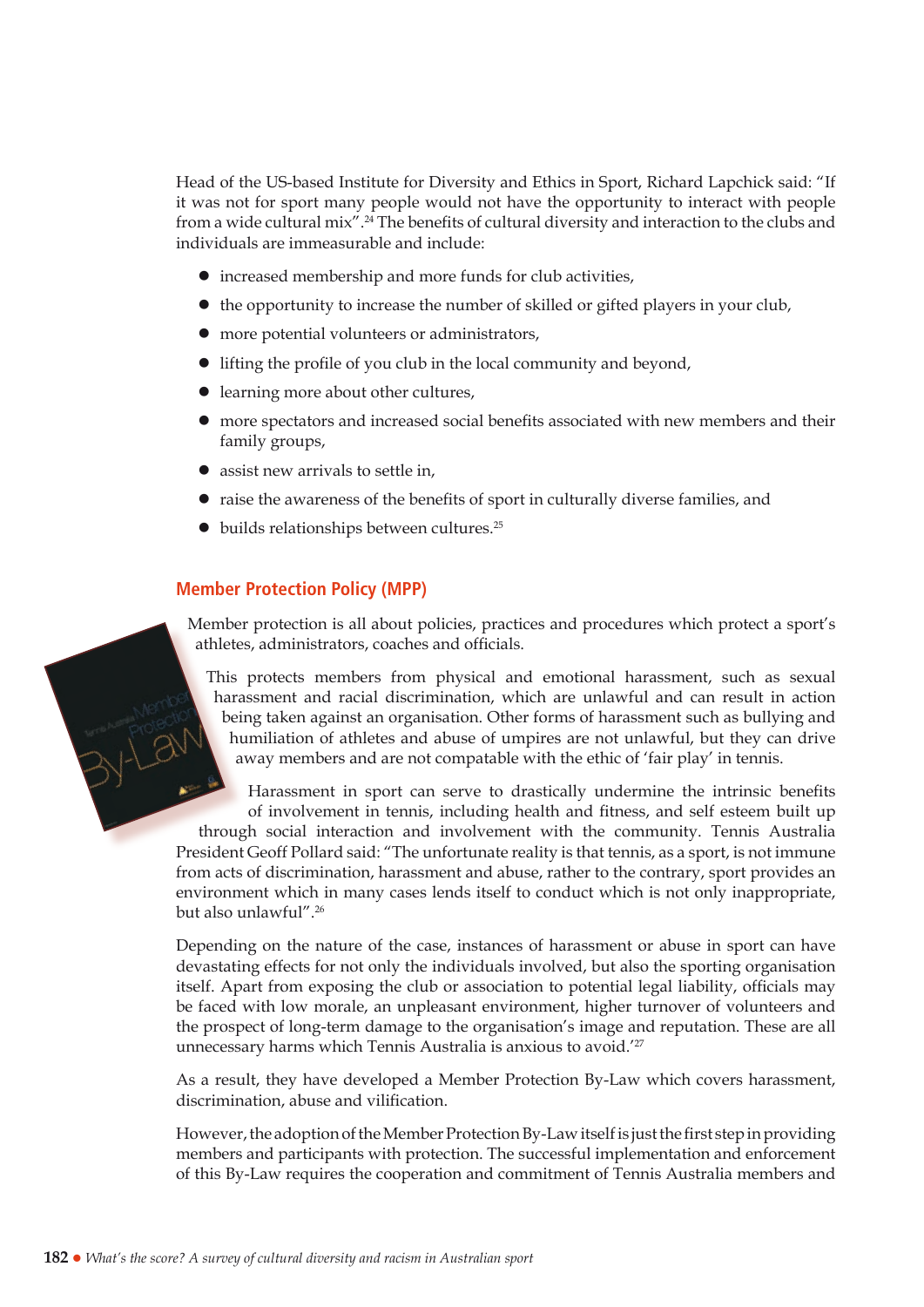participants at all levels. To this end, the organisation has developed an 'Information Kit' to assist regional associations and affiliated clubs with implementing and understanding the By-Law.

# **What is harassment, vilification and discrimination?**

Under the these By-Laws, harassment is defined as any behaviour by a person or organisation which is 'offensive, abusive, belittling or threatening which is directed at any other person or a group of people and which refers to a particular characteristic of that person or group of people'.28

*Harassment* can be expressed or implied, physical, verbal or non-verbal. Examples include:

- abusive behaviour aimed at humiliating or intimidating (this may also be vilification),
- jokes or comments directed at a person's body, looks, age, race, religion, sexual orientation or disability (this may also be discrimination),
- $\bullet$  unwelcome remarks including teasing, name calling or insults (for example to umpires or other officials),
- $\bullet$  innuendo or taunting,
- $\bullet$  offensive emails, letters, notes, and/or
- $\bullet$  displaying offensive materials e.g. posters, computer screen savers.<sup>29</sup>

*Vilification* involves 'a person inciting hatred towards, serious contempt for, or severe ridicule of, a person or group of persons by public act. Public acts that may amount to vilification include any form of communication to the public and any conduct observable by the public.<sup>30</sup>

*Discrimination* is defined as 'treating or proposing to treat a person less favourably than someone else in certain areas of public life on the basis of an attribute or personal characteristic they have'31, including:

- $\bullet$  physical features this includes a person weight, size, height and other physical features,
- $\bullet$  political belief/activity,
- $\bullet$  race, and/or
- $\bullet$  religious belief/activity.<sup>32</sup>

Discrimination includes direct discrimination and indirect discrimination. Requesting, assisting, instructing, inducing or encouraging another person to engage in discrimination, is also deemed discrimination. It also includes victimisation, which occurs when 'a person is subject to, or is threatened to suffer, any detriment or unfair treatment, because that person has or intends to pursue their legal rights under anti-harassment legislation or the By-Law'.<sup>33</sup>

In addition to the description of discrimination in the By-Law, any behaviour or conduct which is discrimination under any federal or state legislation is considered discrimination for the purposes of Tennis Australia's By-Law and is regarded as an offence.